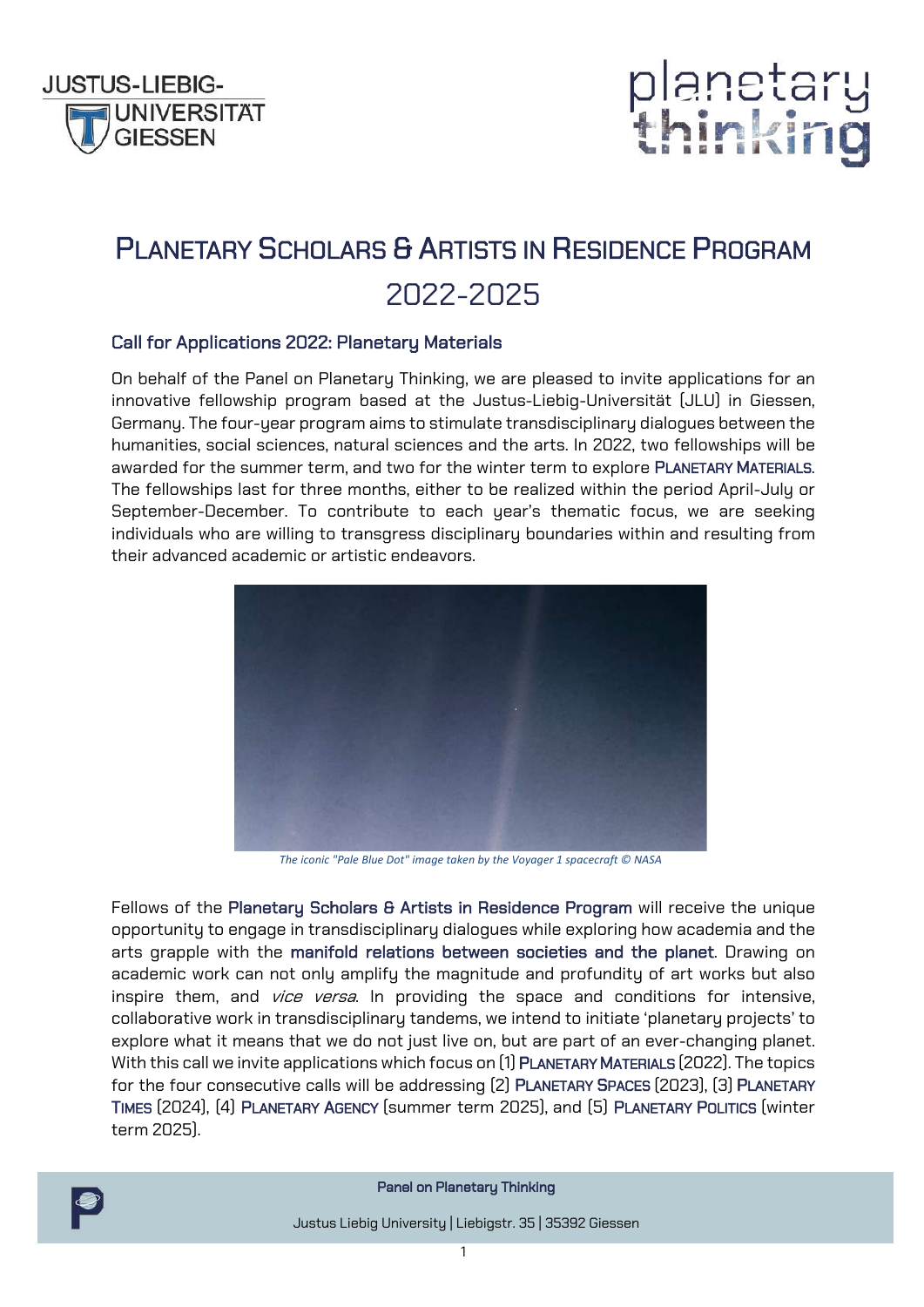



## Planetary Thinking on Planetary Materials

The overarching questions the fellowship program aims to address touch upon the following dimensions:

- In retrospect: How did planetary forces form us? How did diverse societies acquire planetary forces that are capable of transforming Earth?
- Concerning the present: How can different societies deal with irregular-regular planetary changes that are beyond their influence? What does it mean to have such power, how should it be deployed and when should it be withheld?
- And prospectively: Which planetary forces beyond our influence can we anticipate? Which planetary dynamics can we ally or reunite with, and which alliances should we quit (if possible)?

Possible foci for the first round of fellows working on or directly with PLANETARY MATERIALS (2022) could include, but are certainly not limited to:

- $\rightarrow$  existing and/or imaginary materials from terrestrial and/or extraterrestrial spheres, such as the elements, (star)dust, plastic, sand, fragments of meteorites;
- $\rightarrow$  'organic' and/or 'mechanical' forms of life and/or other materials (e.g., bacteria, viruses, artificial intelligence, genetically modified organisms);
- $\rightarrow$  'alive' and/or 'dead' materials, particularly those through which planetary changes manifest (e.g., fossils, tree trunks, glaciers);
- $\rightarrow$  abstract planetary phenomena (e.g., climate change, ocean acidification, earthquakes, floods, evolution, species extinction);
- $\rightarrow$  forms of media addressing planetary perspectives (e.g. environmental storytelling, inter-species music and art, performances).

While we wish to stress the open range of possible projects, an overarching agenda to further an understanding of PLANETARY MATERIALS, especially by rendering them visible, tangible, and/or palpable by academic or creative means should be evident.



Panel on Planetary Thinking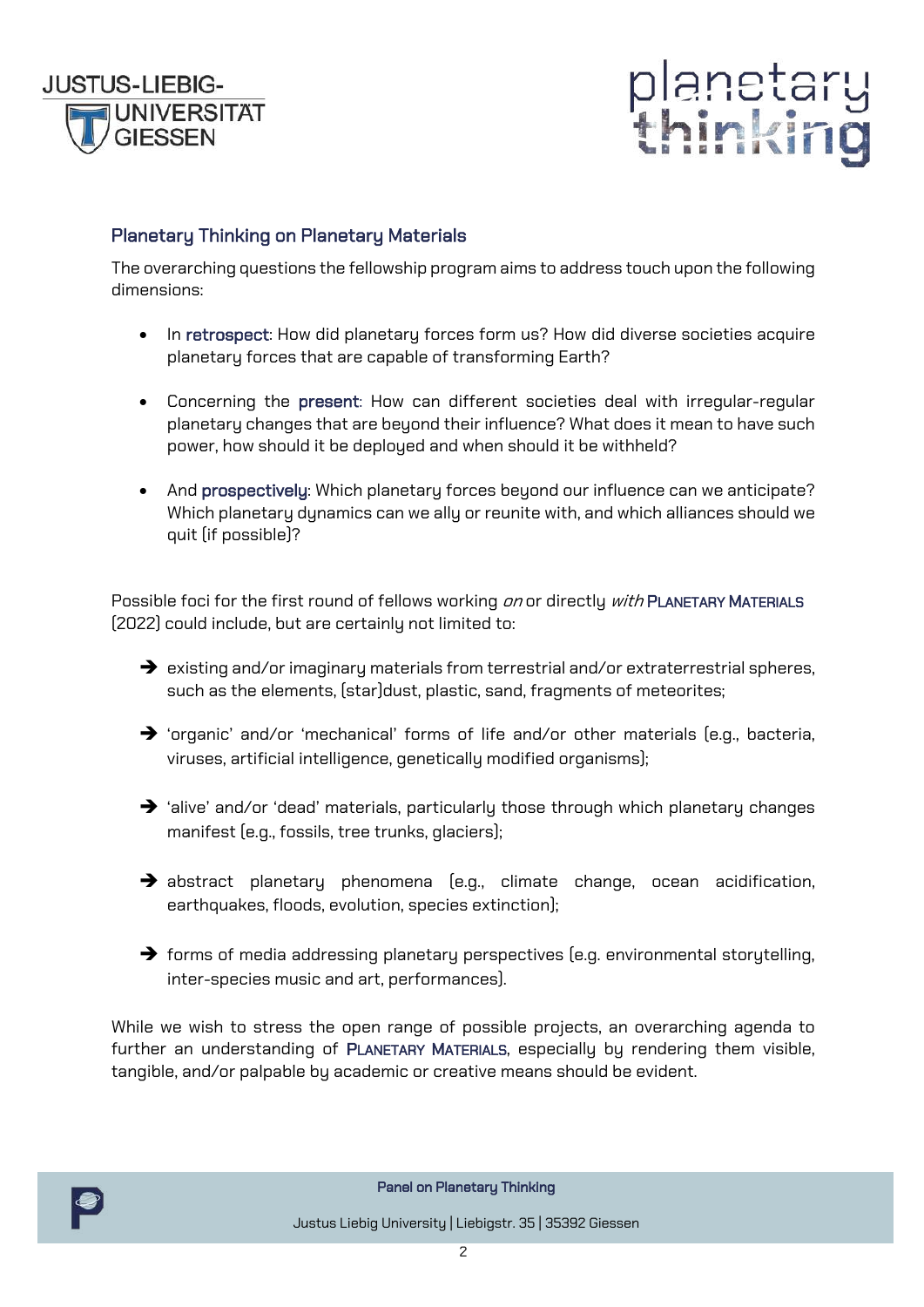

## anetar inkir

### Fellowship Awards

All fellows are expected to take up residence in Giessen (or close by) throughout their threemonth fellowships. They will be granted a monthly stipend of 5,000 euros/month, to cover all travel and living expenses. In addition, funding for workshops, guest speakers, exhibitions, publications etc. can be made available upon request. During their residence in Giessen, fellows will be fully integrated into the JLU's institutional network and benefit from its comprehensive range of research facilities. Fellows are expected to participate in regular panel meetings, such as the Planetary Lecture Series (starting in 2022), and to design an engaging workshop for and possibly with a transdisciplinary audience. Preferably in collaboration with their co-fellow artist/scholar, fellows may conceptualize the workshops in a format of their choosing, such as a masterclass, depending on their individual, scholarly and/or artistic subject matters.



*JLU's very own castle of Rauischholzhausen – the ideal venue for your co-organized workshops, performances, exhibitions, installations, or further festivities.* 

*© by JLU, Giessen*

Comfortable and reasonably-priced one-room apartments with fully equipped kitchens have been reserved in the university's 'Alexander von Humboldt' guest house, but fellows are welcomed to take up residence elsewhere according to their preferences. They will be provided with their own, newly renovated and furnished office spaces and/or studios at the Panel on Planetary Thinking's headquarters within the city center—inside one of Giessen's most characteristic, old-style buildings (see photograph below). They will also be integrated into academic life at the JLU, have full access to its libraries and academic support, and have the opportunity to attend a wide range of regular events.

As we work in close cooperation with the JLU's international office, future fellows will receive support with any formalities connected to their stay in Giessen (e.g., questions about health insurance, visas or registering at city hall). Please do not hesitate to contact us with any specific requests you might have in this regard.





Panel on Planetary Thinking

Justus Liebig University | Liebigstr. 35 | 35392 Giessen